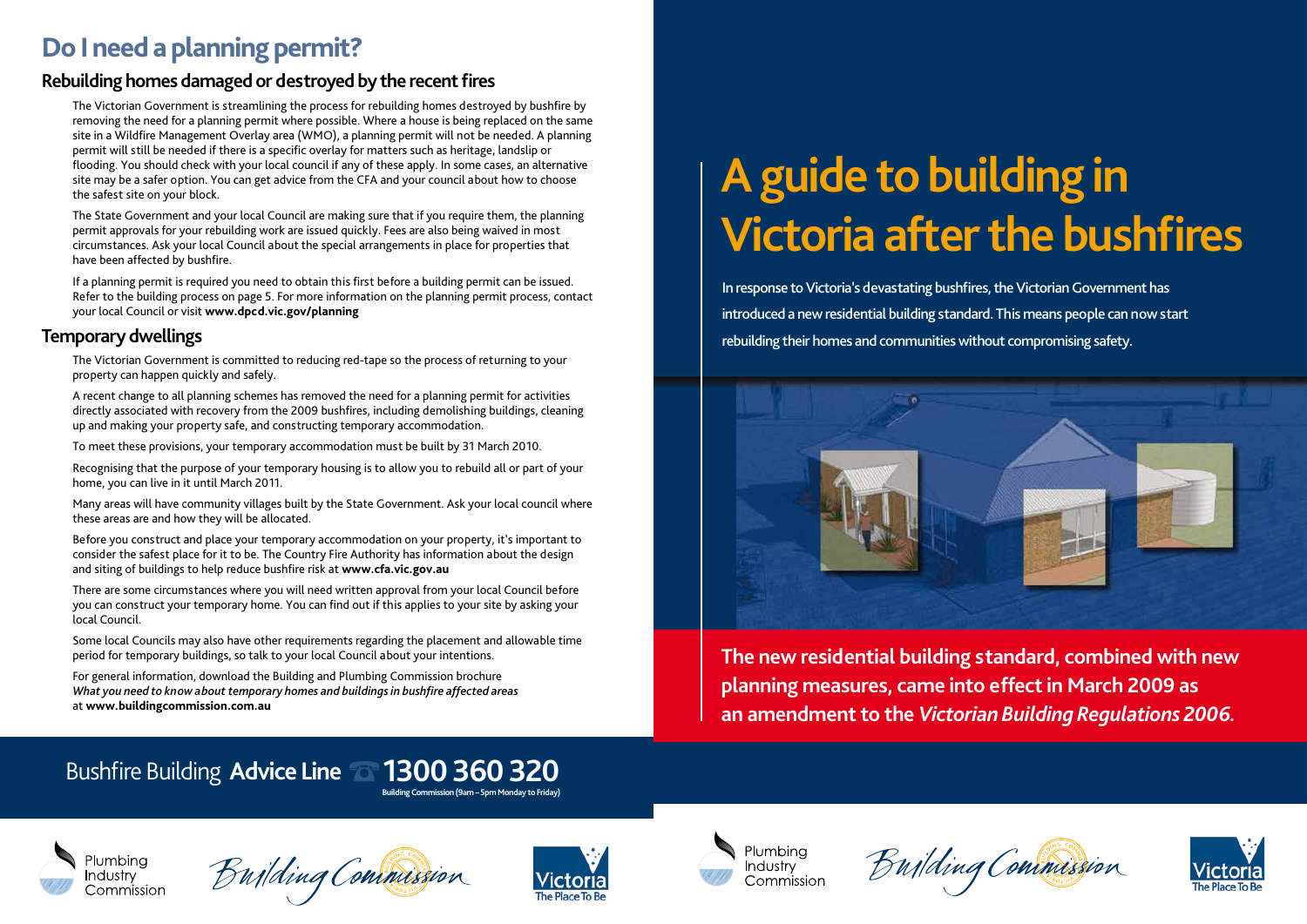### **Contents:**

| Nothing will be quite the same again        | 3                 |
|---------------------------------------------|-------------------|
| Greater protection across the State         | 4                 |
| How the new building standard came about    | 4                 |
| The building process                        | $5 - 7$           |
| Retrofitting                                | 7                 |
| Greater protection for people and buildings | 8                 |
| What my home might look like                | $10 - 11$         |
| Buildings that must comply                  | 12                |
| Local Council phone numbers                 | 13                |
| Questions & answers                         | 14-15             |
| Do I need a planning permit?                | <b>Back cover</b> |



### **Nothing will be quite the same again**

The February 2009 fires in Victoria have re-written the rules about bushfires. Many of the fires registered heat above 1,200 degrees celsius and wind speeds of more than 120 kmph, leaving very little in their wake. This is unprecedented.

As a community we have quickly responded to the needs of the many thousands of people who have been displaced by this ordeal. The Victorian Government understands the strong desire for bushfire affected people to start the rebuilding process, to move back into their communities and re-assemble their lives.

A major part of this is around your home.

The Victorian Government has announced a rebuild that's smarter and safer, through the early implementation of the new residential building standard.

The move to implement this new Australian building standard has not compromised safety or quality of the decision-making process. Extensive research, expertise from fire and building authorities, public consultation around Australia have all been part of this new standard, to ensure that homes are built to a higher degree of fire safety.

The Royal Commission announced by the Victorian Government will consider longer term issues including building methods and materials. However, the Victorian Government felt it was imperative to improve residential building standards immediately, so that homes are better protected in bushfire prone areas.

This Guide explains the new residential building standard and what it will mean to you and your community. It explains how the re-build process will work and it will help you converse with your builder and local Council as you prepare to rebuild.

As with the previous standard, the costs of building will depend on the type of construction and your property's level of bushfire risk. However, with a more finely tuned risk assessment, the new residential building standard focuses on construction requirements to address the level of exposure that a building could face under bushfire attack. It provides homeowners with considerable choice in the type of design, construction and location of their homes and takes into account popular construction materials and methods.

While the new residential building standard will improve protection for new homes, as well as alterations and additions built in Victoria's bushfire prone areas, it is important to note that it does not guarantee a building will survive a fire due to the unpredictable and often devastating nature of bushfires.

It will be important to ensure that the Victorian building industry is also fully aware of the new residential building standard. The Building Commission will be running free industry and consumer seminars from March 2009 throughout Victoria to explain the changes. Details will appear in daily and local papers, or ring the **Bushfire Building Advice Line on 1300 360 320** for seminar dates in your area.

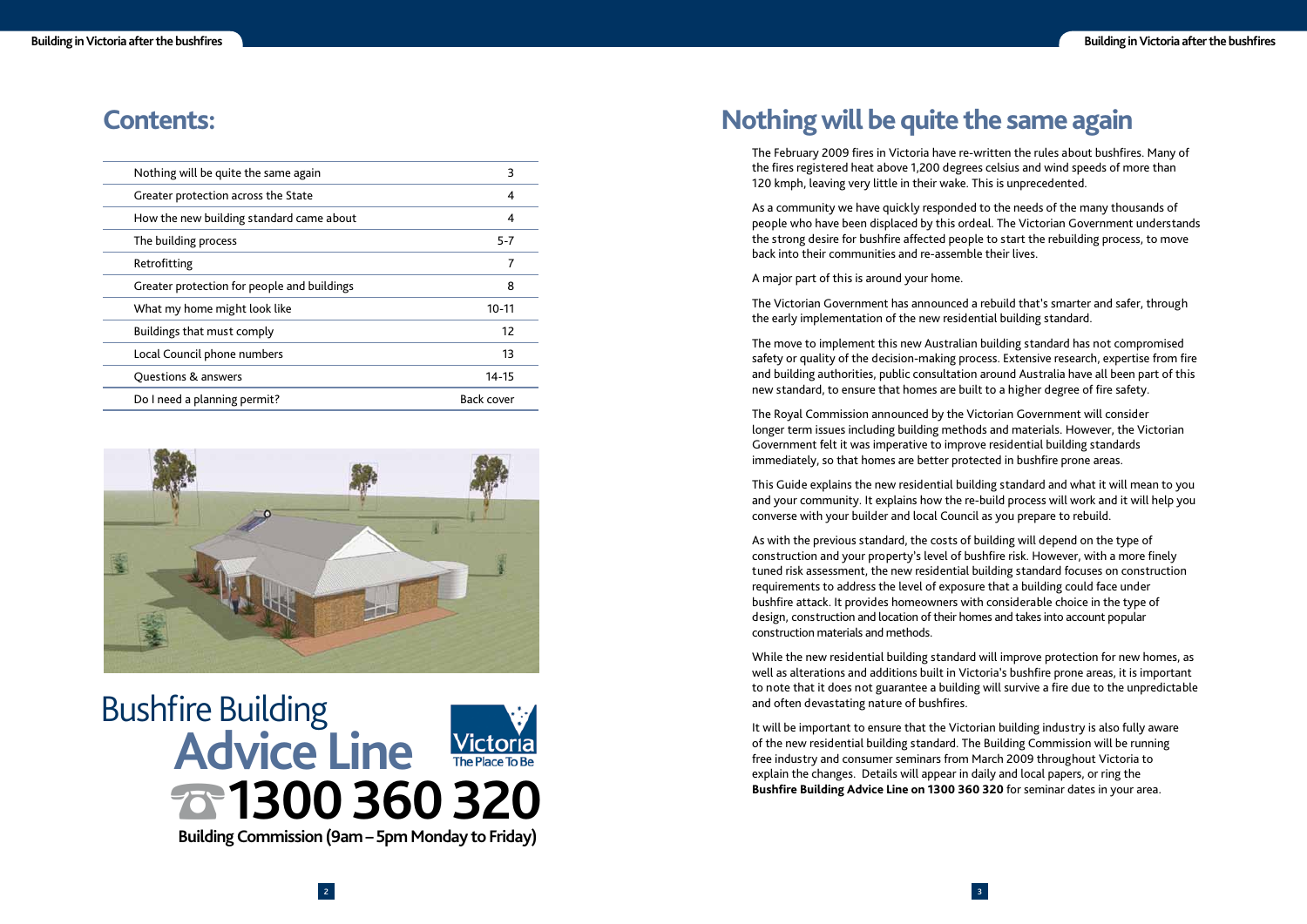4

The new residential building standard covers all new buildings, alterations and additions in the State of Victoria, from homes on the fringes of the metropolitan area to those adjacent to our state forests, to communities devastated by the February 2009 fires.

### **Greater protection across the State**

We have recently experienced fires burning close to built up areas, like Upwey and Belgrave. Homes were lost in Narre Warren South, and the Maiden Gully fires were within five kilometres of the centre of Bendigo. All would require assessment under the new residential building standard.

The threat of intense heat fires, coupled with vegetation in close proximity to homes and other factors outlined in this guide means that all homes will now require bushfire attack assessment. Local Councils may provide guidance in relation to areas that may have a zoned assessment.

As an example, inner suburban homes that abut a maintained park are excluded and automatically assessed as a low fire risk.

While its introduction is an immediate response by the Victorian Government, this standard is the culmination of a lengthy process of expert research and consultation to ensure better fire protection of homes at risk from bushfire.

### **How the new building standard came about**

After the Canberra bushfires in 2003, the Australian Standard relating to building was extensively reviewed with the intention of introducing a new Australian Standard (AS 3959) nationally. In the wake of the devastating February 2009 bushfires, the Victorian Government decided to act immediately to ensure that new homes, alterations and additions in Victoria are designed, constructed and located with greater bushfire protection.

The decision to introduce the new Australian building standard has followed a thorough process, which was important in getting the right outcome to ensure homes and people are better protected from bushfires in the future.

If you intend to rebuild, renovate or significantly repair a home in an area subject to bushfire threat the process will be no different to any other standard but you will need to take the new building standard into consideration.

It has been through a formal Regulatory Impact Statement process, which involved industry and public scrutiny of, and input to, the standard. There has been a full public consultation process, with submissions from industry, as well as high levels of home fire safety and scientific research, with extensive review by bushfire experts including the Country Fire Authority and the Australasian Fire Authorities Council. All public submissions on the amendments supported revising the previous standard.

For most building or renovating work you will talk directly to the builder. Whatever the case, you must be able to deal with the same person for the duration of the project, so make sure you're satisfied and take the following precautions:

> To find a Registered Building Practitioner, including a Building **Surveyor, go to the 'Find an RBP' section of the Building Commission website, www.buildingcommission.com.au or call the Building Practitioners Board on 1300 360 320**

Under the previous standard, there were four levels of risk assessment. The new standard assessment adopts six levels of risk. The more scientific risk assessment contained in the new standard determines the likely levels of heat exposure and then stipulates the appropriate construction method to improve the ability of a building to withstand bushfire attack, and importantly, protect occupants and the building.

### **The building process**

#### **Step 1: the design phase**

Your building designer, architect or builder can advise you on how best to achieve this. They will consider your design by looking at the appropriate bushfire attack level (BAL) and then apply the construction methods most appropriate to meet your needs. The BAL and construction methods are explained on pages 10 and 11.

Some sites will be assessed on paper, while other, high risk sites will require a site visit. The Building Commission may also be involved in the verification of the site assessment process at the higher risk levels.

If you want to owner-build you should contact your building surveyor for advice, or phone the owner-builder section of the Building Commission.

When the design plans are complete, the next step is to appoint a builder.

### **Step 2: appointing a builder**

One of the most important steps is ensuring your builder is a Registered Building Practitioner (RBP). This information is available at www.buildingcommission.com.au by clicking on the RBP section or you can phone the Building Practitioners Board on 1300 360 320.

- Obtain at least three quotes
- Check examples of the builder's work and ask for references
- 
- in the contract
- 

• Before you sign the building contract, read it thoroughly and ensure that you understand it • Check that the builder has an insurance policy covering the building work – it will be listed

### **Finding a Registered Building Practitioner**

• Importantly, ask if your builder has obtained advice on the new building standard.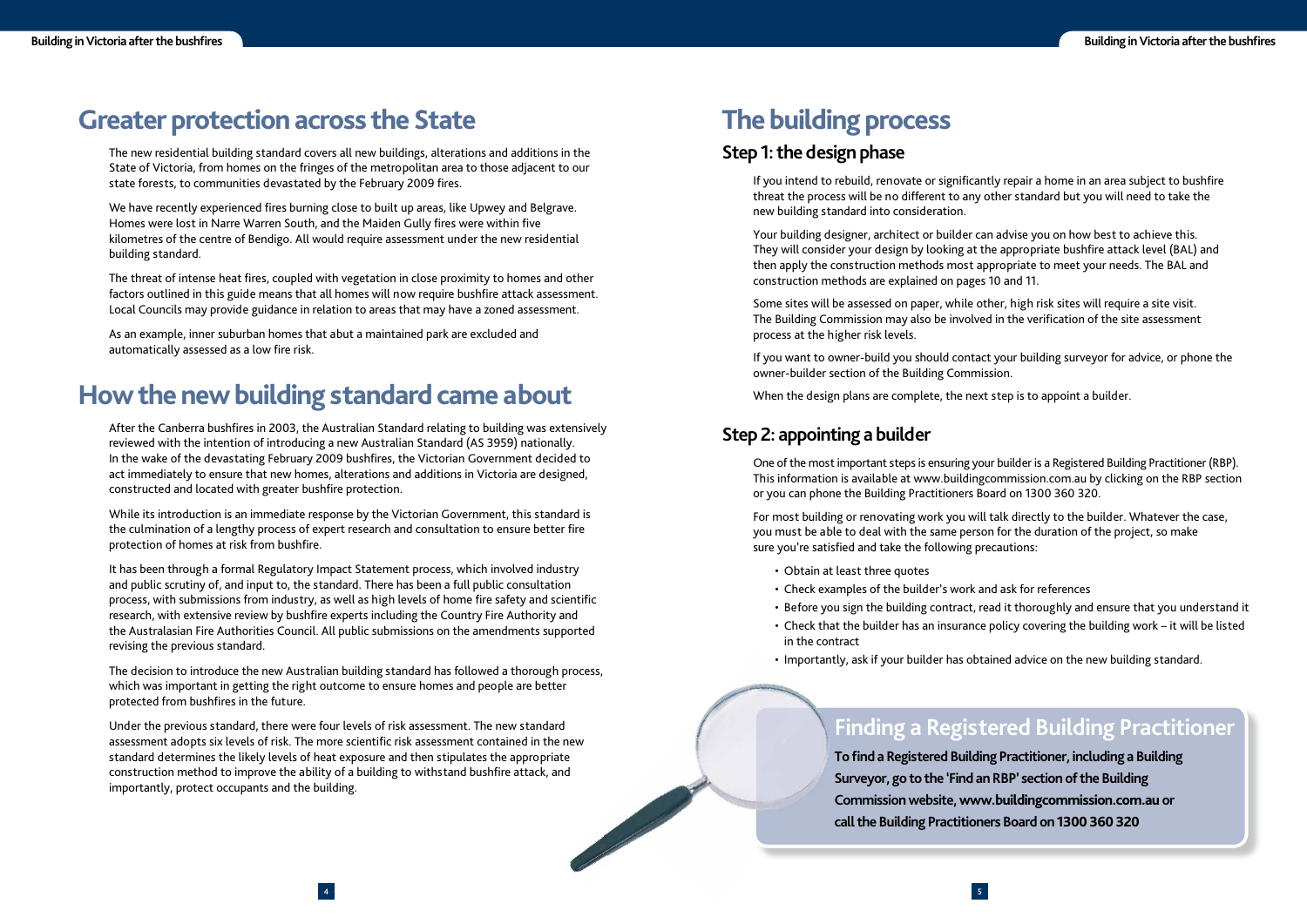### **Step 6: occupancy permits**

Your building permit will state whether you require an occupancy permit or a certificate of final inspection prior to you moving into your home.

An occupancy permit is issued when a building is 'suitable to occupy' from a safety point of view. It is issued when every item that can affect safety is in place and fully operational, such as the power, water and gas supply; smoke alarms; handrails and balustrades. It will signify that your home now meets the new building standard and is designed, constructed and located with greater fire protection.

The occupancy permit is issued by the building surveyor overseeing your building work, ensuring it complies with the new building standard.

The new building standard does not include mandatory retrofitting. This will be a decision that you will need to make. It will be wise to take into consideration recent events, your home's current level of protection, your location and home site.

Routine maintenance is an important part of bushfire protection, for your home, out-buildings and garden. For example, if a metal shutter is fitted, it needs to work at the time of bushfire threat.

Most building work requires a building permit to be issued before work can commence, however some minor structures such as sheds less than 10  $m^2$  are exempt.

> The information contained within this brochure and available through the Building Commission and building practitioners will help you decide whether you retrofit your existing home and to what extent. You should consult with experts in this field, use Registered Building Practitioners and Licensed and Registered Plumbing Practitioners (where required) and obtain three quotes.

Your builder (or architect if you have appointed one) will oversee the entire building process with the information listed to comply on your building permit. The building permit will also specify a period of time in which building work must commence and finish.

### **Step 3: determine whether a building permit is needed**

Once you have appointed your builder you will need to determine whether the work requires a building permit.

Building permits are issued by your Council's Municipal Building Surveyor or a Private Building Surveyor, who ensures your plans comply with the new building standard.

### **Step 4: applying for a building permit**

#### **Applying for the building permit is easy. Simply:**

- Apply for the building permit through your Council's Municipal Building Surveyor or a Private Building Surveyor
- Check the competency and experience of the building surveyor and the fees applicable for issuing the permit and carrying out the inspections
- Then pay the appropriate fee, and submit at least 3 copies of drawings, specifications, and allotment plans with a completed application form.

There are some minor types of building work that are exempt from the issuing of a building permit, such as:

- Pergolas associated with houses with unroofed post and beam structures
- Garden sheds with a floor area of less than 10 square metres
- Repair work done for maintenance purposes, for example replacing rotted weatherboards.

*Not all minor work is exempt from a building permit, so do your research and contact your local Council's Municipal Building Surveyor or a Private Building Surveyor.*

### **Step 5: the rebuild process**

As part of the process, the building surveyor who issued the building permit must carry out the building inspections and issue an occupancy permit or a certificate of final inspection on completion of work.

Throughout the building process, there are things you can do to ensure it is rewarding:

- Establish a good working relationship with your builder
- Understand the costs involved and those for any subsequent variations
- Make sure variations are documented, understood and signed before work starts
- Familiarise yourself with and understand the schedule of progress payments.

### **Important Information**

### Property assessment of existing structures after the bushfires

You will need to have the state of your property assessed, taking into consideration the professional advice about what needs to be done to existing structures. While existing structures may appear to be habitable, an inspection report may need to be carried out by your Council's Municipal Building Surveyor or Building Inspector.

Also, if you were insured, check with your insurance provider if it is OK for you to proceed with the building process.

### **Retrofitting**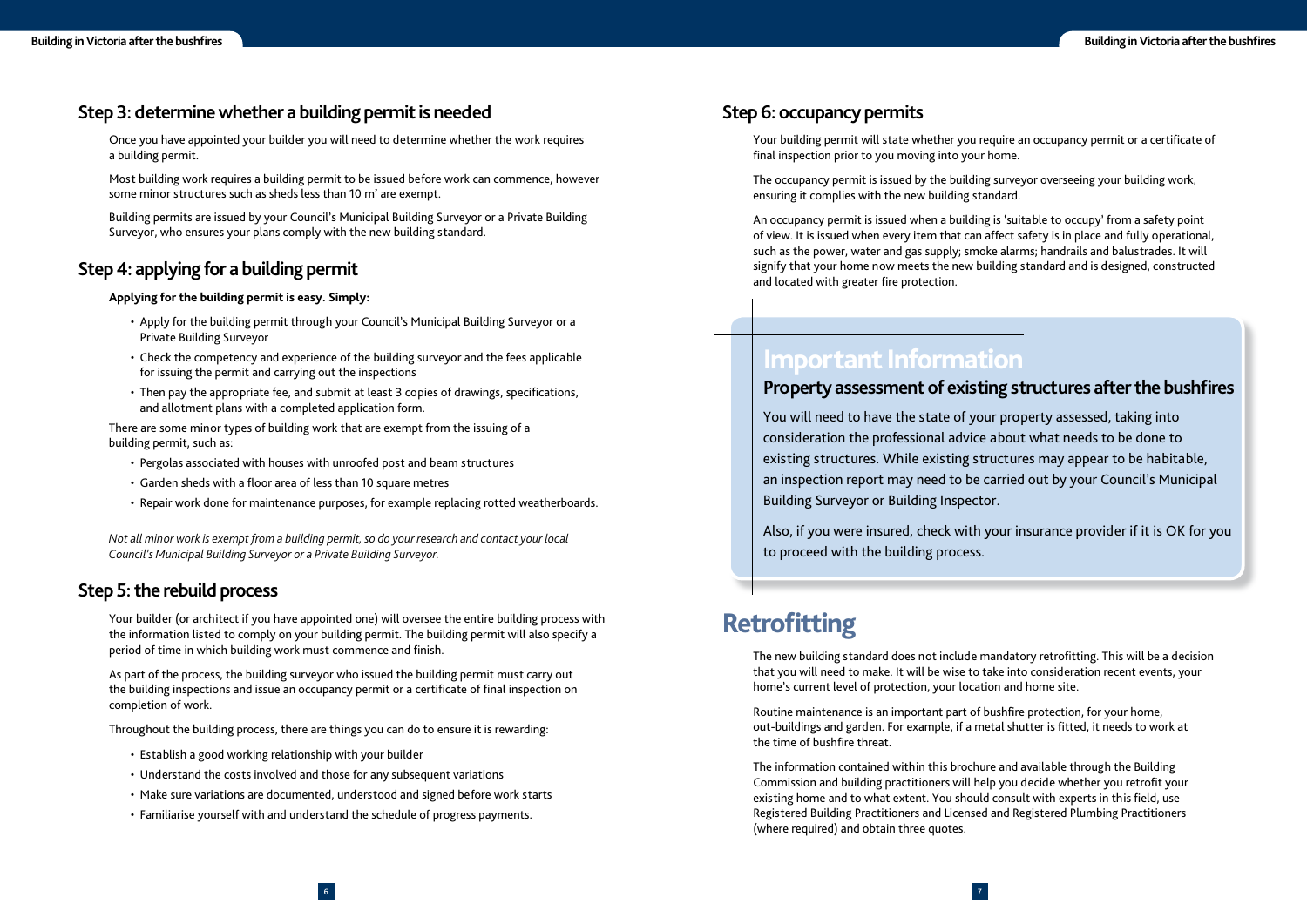Ember attack and the temperature (radiant heat) of a bushfire not just threatens buildings and properties but are often unstoppable.

Bushfires burn at very high temperatures and the February 2009 fires had the highest the nation had ever experienced. This has meant a revisit of the baseline data around radiant heat levels.

817 degrees Celsius or 1090 kelvin is the assumed flame temperature under the new standard approved by the Australian Building Codes Board. Kelvin is a unit of temperature.

The Country Fire Authority and the Australasian Fire Authorities support the temperature standard of 1090 kelvin.

Importantly, in Victoria our new residential building standard will improve the ability of a building to withstand a bushfire attack at higher temperature levels, providing greater protection to Victorians.

### **Greater protection for people and buildings**

The aim of the new building standard is to improve the ability of buildings to withstand a bushfire attack. This will provide greater protection for the occupants who may be sheltering in it while the fire front passes and it also increases the chances of the building surviving.

A great deal of scientific modelling has gone into the new building standard. The chart below outlines how the baseline data, which is defined as a Bushfire Attack Level (BAL) determines the type of construction required.

The BAL takes into consideration a number of factors including the Fire Danger Index, the slope of the land, types of surrounding vegetation and its proximity to any building.

The Fire Danger Index is a measure of the associated fire weather and the probability of a bushfire starting. It also includes its rate of spread, intensity and difficulty of suppression according to various combinations of temperature, relative humidity, wind speed and estimate of fuel state, all of which is influenced by daily rainfall and the time elapsed since the last rainfall.

The Fire Danger Index for Victoria is 100, making it one of the highest in Australia. In the Alpine areas of the state it sits at 50. The Fire Danger Index for the Northern Territory and Queensland is only 40.

| <b>Bushfire</b><br><b>Attack level</b><br>(BAL) | Description of predicted bushfire attack<br>and levels of exposure                                                                                                               |
|-------------------------------------------------|----------------------------------------------------------------------------------------------------------------------------------------------------------------------------------|
| <b>BAL-LOW</b>                                  | There is insufficient risk to warrant specific<br>construction requirements                                                                                                      |
| <b>BAL-12.5</b>                                 | <b>Ember attack</b>                                                                                                                                                              |
| <b>BAL-19</b>                                   | Increasing levels of ember attack and burning<br>debris ignited by windborne embers together with<br>increasing heat flux between 12.5 and 19 kW $m^2$                           |
| <b>BAL-29</b>                                   | Increasing levels of ember attack and burning<br>debris ignited by windborne embers together with<br>increasing heat flux between 19 and 29 kW $m^2$                             |
| <b>BAL-40</b>                                   | Increasing levels of ember attack and burning<br>debris ignited by windborne embers together with<br>increasing heat flux with the increased likelihood of<br>exposure to flames |
| <b>BAL-FZ</b>                                   | Direct exposure to flames from fire front in addition<br>to heat flux and ember attack                                                                                           |

### **Bushfire Attack Levels and corresponding construction sections within the new building standard**

*The new building standard will attract a lower additional cost in the medium zones and a higher cost in the higher zones. Here is an example of the additional costs in relation to a solid brick single level home, built under the new standard.*



31m DISTANCE TO VEGETATION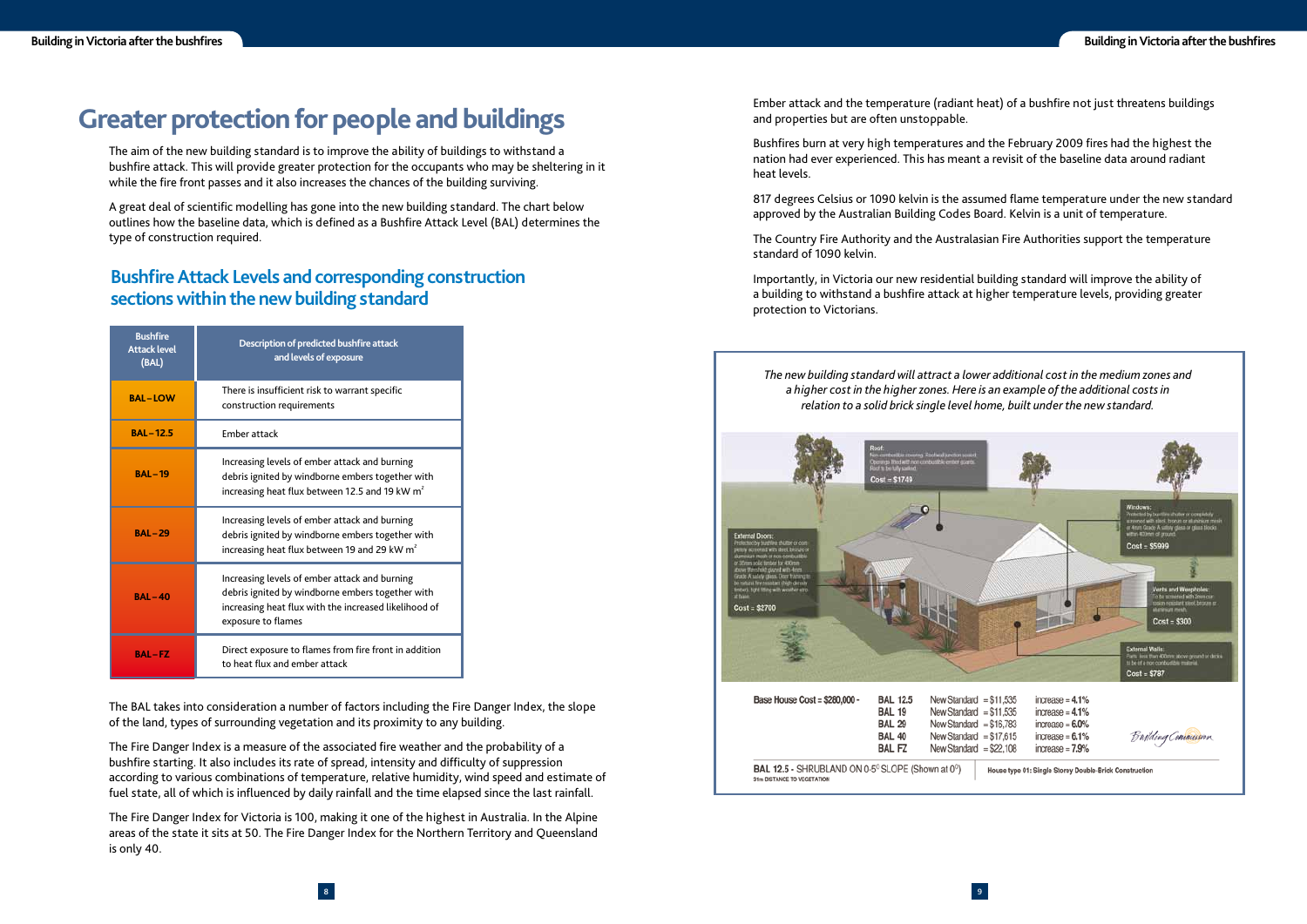To illustrate how the BAL would affect building across Victoria, of the building permits issued for new homes in 2008, around 80 per cent would fall into the lowest category (BAL-LOW), requiring no special construction requirements. Only 10 per cent of all building permits issued would fall into the higher BAL categories – BAL 29, BAL 40, BAL-FZ.

Following is an outline of requirements to build to the standard in each BAL from the lowest to the highest. Technical details of the BAL are covered in the previous section.

> *Please note: The information in the table is a summary of the construction requirements in the new standard and not intended as a design guide. You should consult the standard for the full technical details.*

### **What my home might look like**

The new building standard assessment has six levels of risk based on the Bushfire Attack Level (BAL), with increasing construction requirements ranging from ember protection at the low levels (BAL-12.5) to fire-rated construction at the highest (BAL-FZ [Flame Zone]).

|                                                                                       | <b>BAL-FZ</b><br>(FLAME ZONE)                                                                                                                                                                                                         |
|---------------------------------------------------------------------------------------|---------------------------------------------------------------------------------------------------------------------------------------------------------------------------------------------------------------------------------------|
| v 'External Walls'<br>floor supports or<br>S1530.8.1                                  | Subfloor supports - enclosure by<br>external wall or non-combustible<br>with an FRL of 30/-/- or be tested for<br>bushfire resistance to AS 1530.8.2                                                                                  |
| y external wall<br>n-combustible<br>eet or be<br>or bushfire<br>$\cdot$ 1             | Concrete slab on ground or enclosure by<br>external wall or an FRL of 30/30/30 or<br>protection of underside with 30 minute<br>incipient spread of fire system or be tested for<br>bushfire resistance to AS 1530.8.2                 |
| , brick veneer,<br>ete) or timber<br>on the outside<br>sheeting or<br>fire resistance | Non-combustible material (masonry, brick<br>veneer, mud brick, aerated concrete, concrete)<br>with minimum thickness of 90 mm or an FRL of<br>-/30/30 when tested from outside or be tested<br>for bushfire resistance to AS 1530.8.2 |
| or 5 mm<br>n screened<br>h                                                            | Protected by bushfire shutter or<br>FRL of -/30/- and openable portion screened<br>with steel or bronze mesh or be tested for<br>bushfire resistance to AS 1530.8.2                                                                   |
| combustible<br>d tight-fitting<br>se                                                  | Protected by bushfire shutter or<br>tight-fitting with weather strips at<br>base and an FRL of -/30/-                                                                                                                                 |
| vall junction<br><b>bustible</b> ember<br>roof mounted                                | Roof with FRL of 30/30/30 or tested for bushfire<br>resistance to AS 1530.8.2. Roof/wall junction<br>sealed. Openings fitted with non-combustible<br>ember guards. No roof mounted<br>evaporative coolers                             |
| combustible<br>mbustible                                                              | Enclosed sub-floor space or non-combustible<br>supports. Decking to have no gaps and be<br>non-combustible                                                                                                                            |

|                                      | <b>BAL-LOW</b>                          | <b>BAL-12.5</b>                                                                                        | <b>BAL-19</b>                                                                                                                                                                                                                                                                                                                    | <b>BAL-29</b>                                                                                                                                                                                                                                                                                  | <b>BAL-40</b>                                                                                                                                                                                                                                                                      | <b>BAL-FZ</b><br>(FLAME ZONE)                                                                                                                                                             |
|--------------------------------------|-----------------------------------------|--------------------------------------------------------------------------------------------------------|----------------------------------------------------------------------------------------------------------------------------------------------------------------------------------------------------------------------------------------------------------------------------------------------------------------------------------|------------------------------------------------------------------------------------------------------------------------------------------------------------------------------------------------------------------------------------------------------------------------------------------------|------------------------------------------------------------------------------------------------------------------------------------------------------------------------------------------------------------------------------------------------------------------------------------|-------------------------------------------------------------------------------------------------------------------------------------------------------------------------------------------|
| <b>SUBFLOOR</b><br><b>SUPPORTS</b>   | No special construction<br>requirements | No special construction<br>requirements                                                                | No special construction<br>requirements                                                                                                                                                                                                                                                                                          | Enclosure by external wall or by steel, bronze or<br>aluminium mesh, non-combustible supports where<br>the subfloor is unenclosed, naturally fire resistant<br>timber stumps or posts on 75 mm metal stirrups                                                                                  | If enclosured by external wall refer below 'External Walls'<br>section in table or non-combustible subfloor supports or<br>tested for bushfire resistance to AS 1530.8.1                                                                                                           | Subfloor supports - enclosure<br>external wall or non-combusti<br>with an FRL of 30/-/- or be teste<br>bushfire resistance to AS 1530.                                                    |
| <b>FLOORS</b>                        | No special construction<br>requirements | No special construction<br>requirements                                                                | No special construction<br>requirements                                                                                                                                                                                                                                                                                          | Concrete slab on ground, enclosure by external<br>wall, metal mesh as above or flooring less than 400<br>mm above ground level to be non-combustible,<br>naturally fire resistant timber or protected on the<br>underside with sarking or mineral wool insulation                              | Concrete slab on ground, enclosure by external wall<br>or protection of underside with a non-combustible<br>material such as fibre cement sheet or be<br>non-combustible or be tested for bushfire<br>resistance to AS 1530.8.1                                                    | Concrete slab on ground or enclos<br>external wall or an FRL of 30/30/<br>protection of underside with 30 r<br>incipient spread of fire system or be<br>bushfire resistance to AS 1530.   |
| <b>EXTERNAL</b><br><b>WALLS</b>      | No special construction<br>requirements | As for BAL-19                                                                                          | External walls - Parts less than 400 mm above<br>ground or decks etc to be of non-combustible<br>material, 6 mm fibre cement clad or bushfire<br>resistant/naturally fire resistant timber                                                                                                                                       | Non-combustible material (masonry, brick veneer,<br>mud brick, aerated concrete, concrete), timber<br>framed, steel framed walls sarked on the outside<br>and clad with 6 mm fibre cement sheeting or steel<br>sheeting or bushfire resistant timber                                           | Non-combustible material (masonry, brick veneer,<br>mud brick, aerated concrete, concrete) or timber<br>framed or steel framed walls sarked on the outside<br>and clad with 9 mm fibre cement sheeting or<br>steel sheeting or be tested for bushfire resistance<br>to AS 1530.8.1 | Non-combustible material (mason<br>veneer, mud brick, aerated concrete,<br>with minimum thickness of 90 mm or<br>-/30/30 when tested from outside or<br>for bushfire resistance to AS 153 |
| <b>EXTERNAL</b><br><b>WINDOWS</b>    | No special construction<br>requirements | As for BAL-19 except that 4 mm<br>Grade A safety glass can be used in<br>place of 5 mm toughened glass | Protected by bushfire shutter, completely screened<br>with steel, bronze or aluminium mesh or 5 mm<br>toughened glass or glass blocks within 400 mm of<br>ground, deck etc. Openable portion metal screened<br>with frame of metal or metal reinforced PVC-U or<br>bushfire resisting timber                                     | Protected by bushfire shutter or completely screened<br>with steel, bronze or aluminium mesh, or 5 mm<br>toughened glass with openable portion screened and<br>frame of metal or metal reinforced PVC-U, or bushfire<br>resisting timber and portion within 400 mm of ground<br>level screened | Protected by bushfire shutter or 5 mm<br>toughened glass. Openable portion screened<br>with steel or bronze mesh                                                                                                                                                                   | Protected by bushfire shutter<br>FRL of -/30/- and openable portion<br>with steel or bronze mesh or be te<br>bushfire resistance to AS 1530                                               |
| <b>EXTERNAL</b><br><b>DOORS</b>      | No special construction<br>requirements | As for BAL-19 except that door<br>framing can be naturally fire<br>resistant (high density) timber     | Protected by bushfire shutter, or screened with steel,<br>bronze or aluminium mesh or glazed with 5 mm<br>toughened glass, non-combustible or 35 mm solid<br>timber for 400 mm above threshold, metal or bushfire<br>resisting timber framed for 400 mm above ground,<br>decking, etc, tight-fitting with weather strips at base | Protected by bushfire shutter, or screened<br>with steel, bronze or aluminium mesh or non-<br>combustible, or 35 mm solid timber for 400 mm<br>above threshold. Metal or bushfire resisting timber<br>framed tight-fitting with weather strips at base                                         | Protected by bushfire shutter, non-combustible<br>or 35 mm solid timber, metal framed tight-fitting<br>with weather strips at base                                                                                                                                                 | Protected by bushfire shutter<br>tight-fitting with weather strip<br>base and an FRL of -/30/-                                                                                            |
| <b>ROOFS</b><br><b>CONTRACTOR</b>    | No special construction<br>requirements | As for BAL-19                                                                                          | Non-combustible covering. Roof/wall junction<br>sealed. Openings fitted with non-combustible<br>ember guards. Roof to be fully sarked                                                                                                                                                                                            | Non-combustible covering. Roof/wall junction<br>sealed. Openings fitted with non-combustible<br>ember guards. Roof to be fully sarked                                                                                                                                                          | Non-combustible covering. Roof/wall junction<br>sealed. Openings fitted with non-combustible ember<br>guards. Roof to be fully sarked and no roof mounted<br>evaporative coolers                                                                                                   | Roof with FRL of 30/30/30 or tested f<br>resistance to AS 1530.8.2. Roof/wal<br>sealed. Openings fitted with non-cor<br>ember guards. No roof mount<br>evaporative coolers                |
| <b>VERANDAS</b><br><b>DECKS ETC.</b> | No special construction<br>requirements | As for BAL-19                                                                                          | Enclosed sub-floor space - no special requirement for<br>materials except within 400 mm of ground.<br>No special requirements for supports or framing.<br>Decking to be non-combustible or bushfire resistant<br>within 300 mm horizontally and 400 mm vertically<br>from a glazed element                                       | Enclosed sub-floor space or non-combustible or<br>bushfire resistant timber supports. Decking to be<br>non-combustible                                                                                                                                                                         | Enclosed sub-floor space or non-combustible<br>supports. Decking to be non-combustible                                                                                                                                                                                             | Enclosed sub-floor space or non-con<br>supports. Decking to have no gaps<br>non-combustible                                                                                               |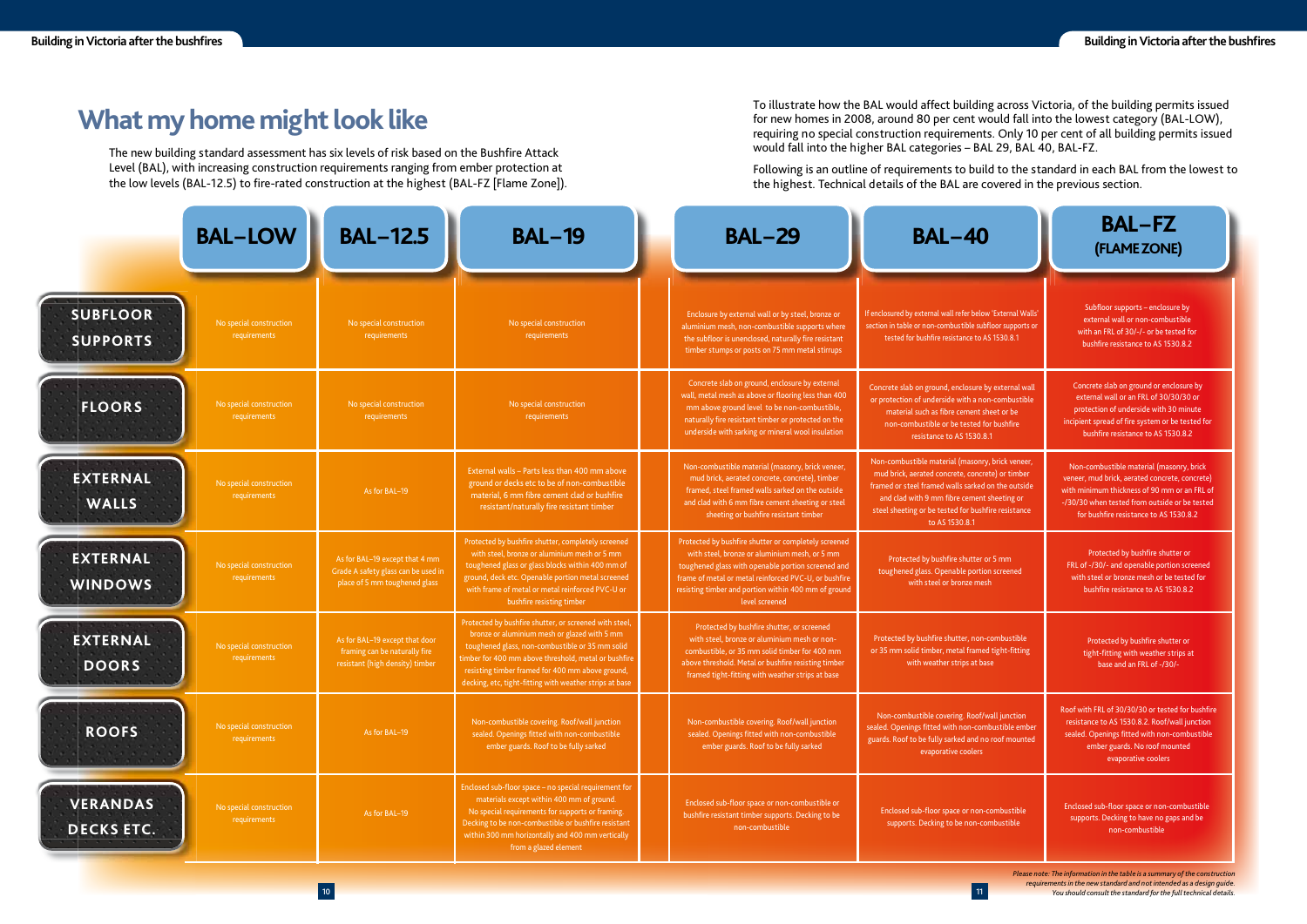#### **ntact number**

| 3) 5755 0555 |
|--------------|
| 3) 5624 2411 |
| 3) 5760 2600 |
| 3) 5434 6000 |
| 00787624     |
| 3) 9705 5200 |
| 3) 5593 7100 |
| 3) 5391 1811 |
| 3) 5382 9794 |
| 3) 5728 8000 |
| 3) 9298 8000 |
| 00 367 700   |
| 3) 5422 0333 |
| 3) 5775 8555 |
| 3) 5734 6200 |
| 3) 5471 1700 |
| 3) 5772 0333 |
| 3) 9433 3111 |
| 3) 5832 9700 |
| 3) 5573 0444 |
| 2) 6071 5100 |
| 3) 5722 0888 |
| 00 366 244   |
| 3) 9217 2170 |
| 00 368 333   |

### **Buildings that must comply**

The new building standard applies to almost all types of residential new buildings and rebuilding work, including alterations and additions. However, most new homes in Victoria will not require changes as they will be assessed at the lowest risk level.

#### **Buildings to comply with the new building standard include:**

- New homes or outbuildings of any construction type including, but not limited to, brick veneer, mudbrick and timber
- Rebuilding of homes or outbuildings of all construction types
- Repairs to a room, or part of a building or outbuilding such as a garage, shed or fireplace
- Additions to homes and outbuildings.

Under the new building standard, the Building Code of Australia applies as it always has.

Building permits are required for all new building, rebuilding and partial reconstruction work, alterations and additions of homes and outbuildings.

When a building permit is issued for an alteration or addition, the building surveyor has the discretion on whether full or partial compliance is needed. The new building standard does not change this requirement.

### **Aim for the highest level of bushfire protection**

*Note: Structural damage may not always be apparent, so check with your local Council's Municipal Building Surveyor or a Private Building Surveyor or a Registered Building Practitioner, such as a Structural Engineer, to ensure it is safe.*

In bushfire damaged areas the new building standard should be considered in conjunction with the potential for future vegetation re-growth.

For numbers not listed here please go to: www.mav.asn.au

| <b>Local Council</b>                   | <b>Contact numbe</b> |
|----------------------------------------|----------------------|
| Alpine Shire Council                   | $(03)$ 5755 0555     |
| <b>Baw Baw Shire Council</b>           | (03) 5624 2411       |
| <b>Benalla Rural City Council</b>      | (03) 5760 2600       |
| City of Greater Bendigo Council        | $(03)$ 5434 6000     |
| Cardinia Shire Council                 | 1300 787 624         |
| <b>City of Casey Council</b>           | (03) 9705 5200       |
| Corangamite Shire Council              | $(03)$ 5593 7100     |
| <b>Hindmarsh Shire Council</b>         | $(03)$ 5391 1811     |
| Horsham City Rural Council             | (03) 5382 9794       |
| Indigo Shire Council                   | $(03)$ 5728 8000     |
| Knox City Council                      | $(03)$ 9298 8000     |
| Latrobe City Council                   | 1300 367 700         |
| Macedon Ranges Shire Council           | (03) 5422 0333       |
| <b>Mansfield Shire Council</b>         | $(03)$ 5775 8555     |
| <b>Mitchell Shire Council</b>          | $(03)$ 5734 6200     |
| <b>Mount Alexander Shire Council</b>   | (03) 5471 1700       |
| Murrindindi Shire Council              | $(03)$ 5772 0333     |
| Nillumbik Shire Council                | $(03)$ 9433 3111     |
| <b>Greater Shepparton City Council</b> | $(03)$ 5832 9700     |
| Southern Grampians Shire Council       | (03) 5573 0444       |
| <b>Towong Shire Council</b>            | $(02)$ 6071 5100     |
| Rural City of Wangaratta Council       | (03) 5722 0888       |
| <b>Wellington Shire Council</b>        | 1300 366 244         |
| City of Whittlesea Council             | (03) 9217 2170       |
| Yarra Ranges Shire Council             | 1300 368 333         |

We owe it to the Victorian community to provide the greatest level of protection that we can.